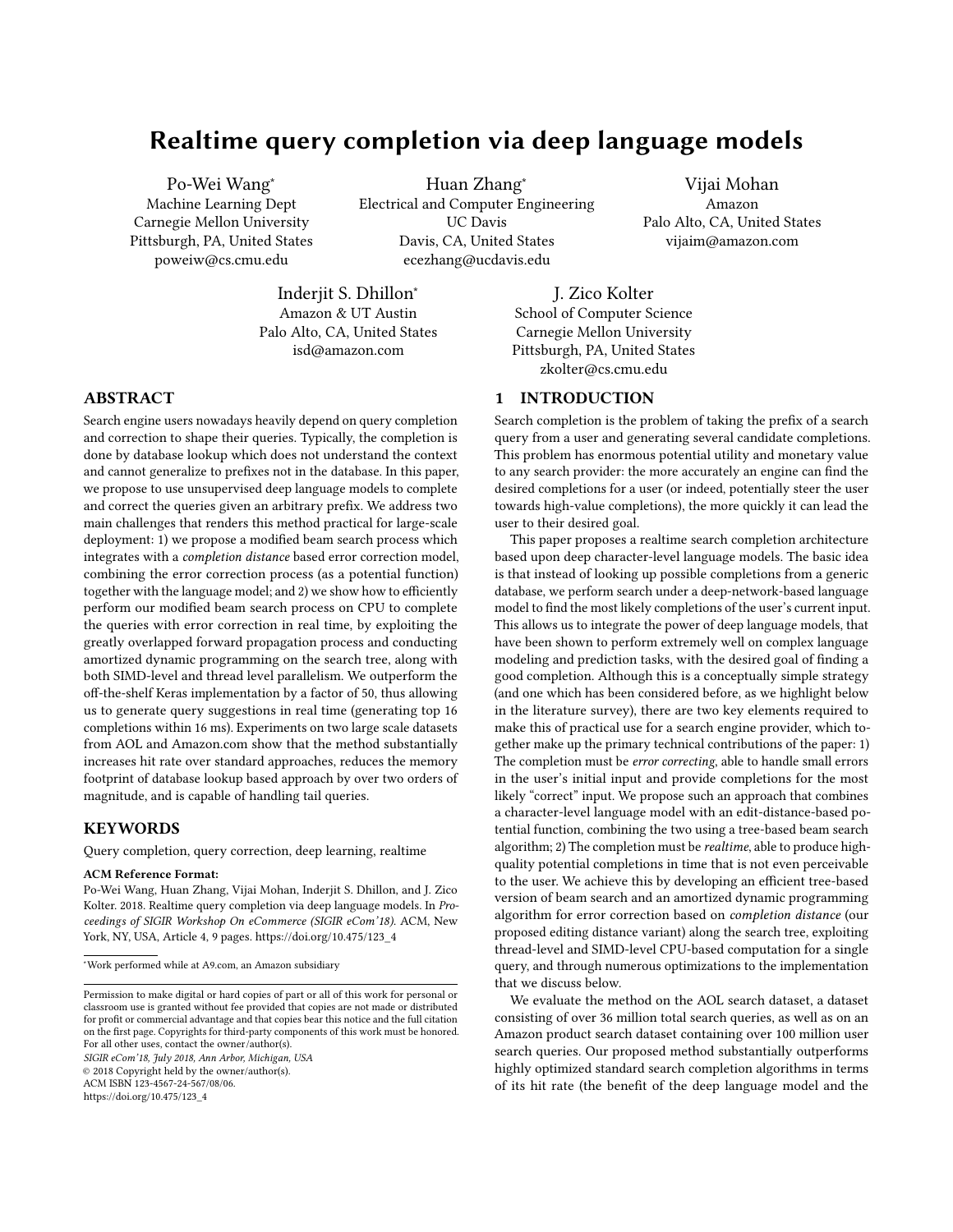error correction), while being fast enough to execute in real time for search engines. Our approach is also very memory efficient and reduces the memory usage of database lookup based query completion system by at least two orders of magnitude; in addition, we can handle tail queries, which are the queries that are rarely seen and for which database lookup based approach cannot give any query completions. The experiments on AOL search dataset and code are publicly available online  $^1$  $^1$ .

# 2 RELATED WORK

#### 2.1 Background on search completion

Here we review existing approaches to search query completion and error correction. Broadly speaking, two types of query completions are most relevant to our work, database lookup methods and learning-based approaches.

Database Lookup. One of the most intuitive ways to do query completion is to do a database lookup. That is, given a prefix, we can fetch all the known queries matching the prefix and return the most frequent candidates. This is called the "most popular completion" (MPC) [\[1\]](#page-8-1), which corresponds to the maximum likelihood estimator for  $P$  (completion | prefix). The database lookup can be efficiently implemented by a trie [\[9\]](#page-8-2). For instance, it takes only  $15\mu s$  to give 16 suggestions for a query in our own trie-based implementation. However, due to the long-tail nature [\[20\]](#page-8-3) of the search queries, many prefixes might not exist in the database; for example, in the AOL search data, 28% of the queries are unique. An excellent survey of these current "classical" approaches is given in Cai et al. [\[3\]](#page-8-4).

Learning-based. In addition to database lookup approaches, in recent years there have been a number of approaches that use learning-based methods for query completion. Sordoni et al. [\[19\]](#page-8-5) use a translation model at the word level to output single-word search query suggestions, and also model consecutive sessions of the same user. Liu et al. [\[12\]](#page-8-6) proposed a word-based method for code completion, but focused solely on greedy stochastic sampling for the prediction. Mitra and Craswell [\[14\]](#page-8-7) also used neural networks combined with a database-based model to handle tail queries, but focused on CNN approaches that just output the single most likely word-level completion. Shokouhi [\[18\]](#page-8-8) used logistic regression to learn a personalized query ranking model, specific to individual users. All these approaches are relevant but fairly orthogonal to our own, as we focus here on character-level modeling, beam search, and realtime completion. Finally, Park and Chiba [\[15\]](#page-8-9) very recently published an approach similar to ours, which uses a character-level language model for completion. But their approach focuses on the use of embeddings (such as word2vec) to produce "intelligent" completions that make use of additional context, and the approach does not handle error correction; they also do not report the prediction time of their completions, which is a key driver for our work.

#### 2.2 Error correction for queries

Our work also relates to methods on error and spelling correction approaches, which again are roughly divided into heuristic models and learning-based approaches.

Heuristic models. Whitelaw et al. [\[22\]](#page-8-10) proposed generating candidate sets that contain common errors for given prefixes, then searching these based upon the current query. Similarly, Martins and Silva [\[13\]](#page-8-11) use a ternary search tree to accelerate the search within candidate sets for spelling correction in general. The approaches are nice in that they are easily parallelizable at runtime, but are relatively "brute force", and cannot handle previously unseen permutations.

Learning-based Model. On the learning side, Duan and Hsu [\[6\]](#page-8-12) train an n-gram Markov model combined with A\* search to determine candidate misspelling; this is similar to our approach except with a much richer language model replacing the simple *n*-gram model, which creates several challenges in the search procedure itself. Likewise, Xie et al. [\[23\]](#page-8-13) use a similar character-level model with attention, but do so in the context of error correcting an entire paragraph of text, and don't focus on the same realtime aspects that we do.

#### 3 BACKGROUND ON QUERY COMPLETION

When a user types any prefix string s in the search engine, the query completion function will start to recommend the best  $r$  completions, each denoted  $\hat{s}$ , according to certain metrics. For example, one might want to maximize the probability that a recommendation is clicked. The conditional probability can be formulated as

$$
P(\hat{s} \mid s) := P \text{ (completion } | \text{ prefix}), \tag{1}
$$

and the goal of query completion in the setting is to find the top  $r$  most probable strings  $\hat{s}$  which potentially also maximize some additional metric, such as the click-through rate.

Denote  $s_{1:m}$  as the first *m* characters in string *s*. We first discuss the query completion in a simplified setting, in which all completions must contain the prefix exactly, that is:  $\hat{s}_{1:m} = s_{1:m}$ , and

$$
P(\hat{s}_{1:n} \mid s_{1:m}) = P(\hat{s}_{m+1:n} \mid s_{1:m}) = P(\hat{s}_{m+1:n} \mid \hat{s}_{1:m}), \quad (2)
$$

where *n* is the total length of a completion. Note that the probability<br>is defined in the sequence domain, which contains exponentially is defined in the sequence domain, which contains exponentially many candidate strings. To simplify the model, we can apply the conditional probability formula recursively and have

$$
P\left(\hat{s}_{m+1:n} \mid \hat{s}_{1:m}\right) = \prod_{t=m}^{n-1} P\left(\hat{s}_{t+1} \mid \hat{s}_{1:t}\right). \tag{3}
$$

This way, we only need to model  $P(\hat{s}_{t+1} | \hat{s}_{1:t})$ , that is, the proba-<br>ity of the next character under the current prefix. This is precisely bility of the next character under the current prefix. This is precisely a character-level language model, and we can learn it in an unsupervised manner using a variety of methods, though here we focus on the popular approach of using recurrent neural networks (RNNs) for this character-level language model. Character-level models are the right fidelity for the search completion task, because they satisfy the customer's expectation from the user interface, and additionally, word-level models or sequence-to-sequence probabilities would not be able to model probabilities under all partial strings.

#### 3.1 The Unsupervised Language Model

We first focus on the language model term  $P(\hat{s}_{t+1} | \hat{s}_{1:t})$ , the prob-<br>ability of next character under the current prefix. RNNs in general ability of next character under the current prefix. RNNs in general, and variants like long short term memory networks (LSTMs) [\[8\]](#page-8-14), are

<span id="page-1-0"></span><sup>1</sup>[https://github.com/xflash96/query\\_completion](https://github.com/xflash96/query_completion)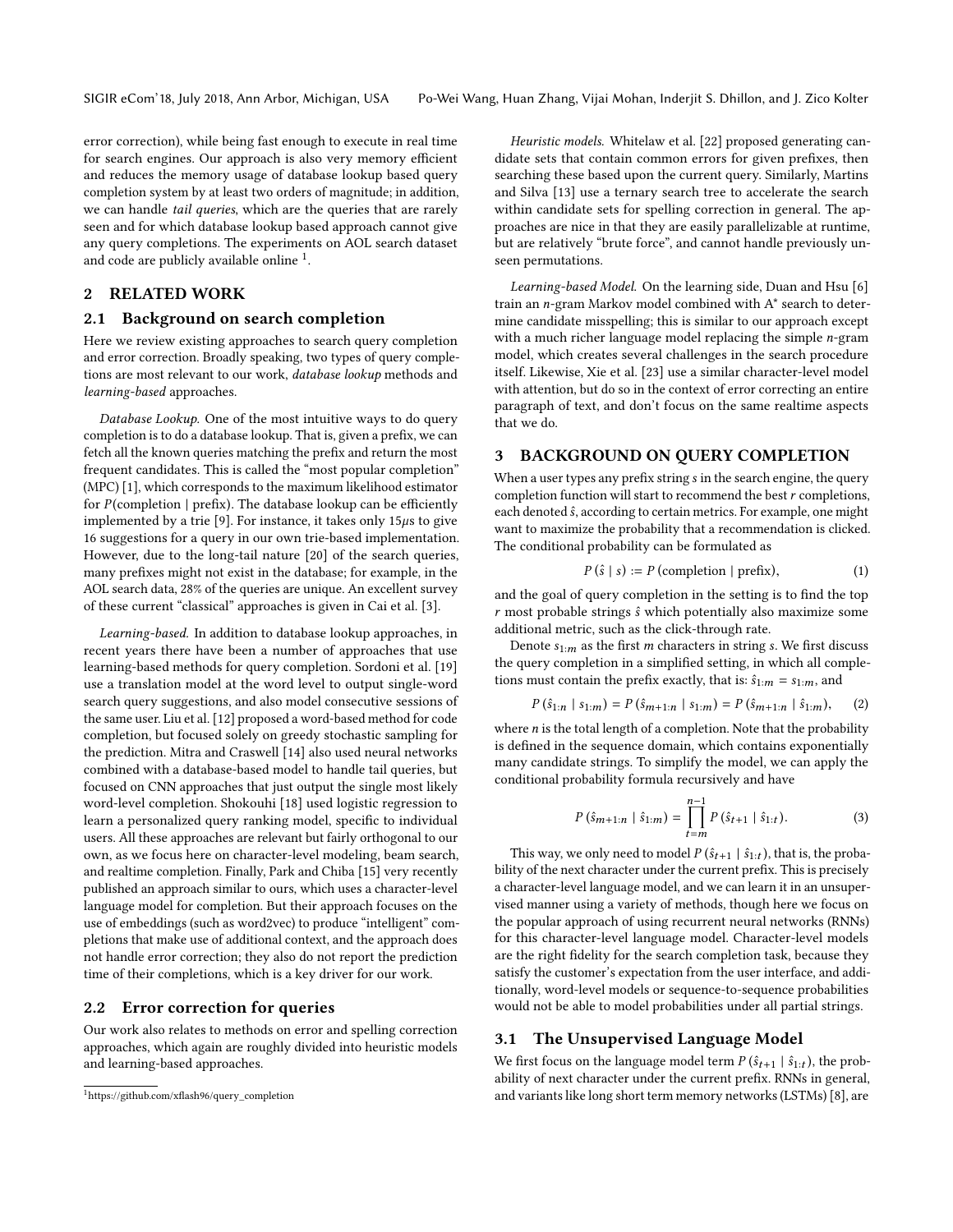extremely popular for high-fidelity character level modeling, and achieve state-of-the-art performance for a number of datasets [\[5\]](#page-8-15). Since they can be trained from unsupervised data (e.g., just datasets of many unannotated search queries), we can easily adapt the model to whatever terms users are actually searching for in the dataset, with the potential to adapt to new searches, products, etc, simply by occasionally retraining the model on all data collected up to the current point.

Although character-level language modeling is a fairly standard approach, we briefly highlight the model we use for completeness. Consider a recurrent neural network with hidden state  $h_t$  at time t. We want to encode the prefix  $\hat{s}_{1:t}$  and predict the next character using  $\boldsymbol{h}_t.$  We follow fairly standard approaches here and use an LSTM model, in particular the specific implementation from the Keras library  $[4]^2$  $[4]^2$  $[4]^2$ , which is defined by the recurrences

$$
i_t = \sigma \left( W_{xi} x_t + W_{hi} h_{t-1} + b_i \right), \tag{4}
$$

$$
f_t = \sigma \left( W_{xf} x_t + W_{hf} h_{t-1} + b_f \right), \tag{5}
$$

$$
o_t = \sigma \left( W_{xo} x_t + W_{ho} h_{t-1} + b_o \right), \tag{6}
$$

$$
c_t = i_t \odot \tanh \left( W_{xc} x_t + W_{hc} h_{t-1} + b_c \right) + f_t \odot c_{t-1}, \qquad (7)
$$

$$
h_t = o_t \odot \tanh\left(c_t\right),\tag{8}
$$

in which  $h_t, b \in \mathbb{R}^d$ ,  $x_t \in \mathbb{R}^{|C|}$ ,  $\forall t, W_{xi}, W_{xf}, W_{xo}, W_{xc}$  and  $W_{cs}$ ,  $W_{cs}$  and  $W_{cs}$  are the forward kernel and recurrent kernel  $W_{hi}$ ,  $W_{hf}$ ,  $W_{ho}$ ,  $W_{hc}$  are the forward kernel and recurrent kernel with corresponding dimensions,  $\sigma$  is the sigmoid activation function, and ⊙ is the element-wise product. We use a one-hot encoding of characters as input, a two-layer LSTM with 256 to 1024 hidden units (more discussion on these choices below), and for prediction of character  $\hat{s}_{t+1}$ , we feed the hidden layer  $h_t$  to a softmax function

$$
P\left(\hat{s}_{t+1} = i \mid \hat{s}_{1:t}\right) = \text{softmax}\left(i; \ W_{\text{softmax}}\boldsymbol{h}_t\right) = \frac{\exp(w_i^T \boldsymbol{h}_t)}{\sum_{j=1}^{|C|} \exp(w_j^T \boldsymbol{h}_t)},\tag{9}
$$

for all  $i$  in the character set  $C$  and train the language model to maximize the log likelihood (minimize the categorical cross-entropy loss),

minimize 
$$
-\sum_{s \in S} \frac{n_s}{|s|} \sum_{t=1}^{|s|} \log P(s_{t+1} | s_{1:t}),
$$
 (10)

where S denotes the set of queries,  $|s|$  is the length of query s and  $n_s$ is the number of times query s appears in the dataset. Further, we pad all queries with an end-of-sequence symbol to predict whether the query is complete.

# 3.2 Stochastic Search and Beam Search

Once we have the language model, we can evaluate the probability  $P(\hat{s}_{m+1:n} | \hat{s}_{1:m})$  for any prefix  $\hat{s}_{1:m}$ , but would ideally like to find the completion with the highest probability. Enumerating all the possible strings is not an option because we have exponentially many candidates. Indeed, finding the best sequence probability, which is called the "decoding problem", is NP-hard [\[7\]](#page-8-17), so we have to rely on approximations.

The most naive way to do so is simply via sampling: we sample the next character (according to its probability of occurrence) given the current prefix, until we hit an end-of-sequence (EOS) symbol:

For 
$$
t = m
$$
;  $t++$ :  
\n
$$
\hat{s}_{t+1} \sim P(\hat{s}_{t+1} | \hat{s}_{1:t});
$$
\nIf  $\hat{s}_{t+1} ==$  EOS : break;

This method produces output that looks intuitively reasonable. However, it is biased toward longer sequences (as we can possibly miss the EOS symbol even if it has a relatively large probability) with short-term dependencies and clearly does not generate the most probable sequences, because sampling in a greedy fashion is clearly not the same as sampling from the sequence space.

That is, we really need to do a better approximate search to get better results. One classic way to do this is to perform beam search, that is, perform breadth-first search while keeping the top-r candidates. We illustrate the algorithm as follows:

\n
$$
\text{cand} := \{s_{1:m} : 0\}, \quad \text{result} := \{\}
$$
\n

\n\n For  $t = m$ ;  $\text{cand} \text{ is not empty; } t \mapsto t$ .\n

$$
cand_{\text{new}} := \left\{ \begin{array}{l} s_{1:t+1} : \log P \left( s_{1:t+1} \mid s_{1:m} \right) \\ \text{for all } s_{t+1} \in C, \text{ for all } s_{1:t} \in \text{cand} \end{array} \right\};
$$
  
 
$$
cand := \text{the most probable } (r - |\text{result}|) \text{ candidates in } \text{cand}_{\text{new}};
$$
  
 
$$
\text{Move } s_{1:t+1} \text{ from } \text{cand to } \text{result if } s_{t+1} \text{ is EOS symbol};
$$

By performing beam search we can consistently obtain a more probable set of completions compared to stochastic search.

However, there are two issues with the above method. First, it does not handle error correction (which is necessary for any practical type of completion) since the completion always attempts to find sequences that fit the current prefix exactly.<sup>[3](#page-2-1)</sup> Second, as we show below, a naive implementation of this model is extremely slow, often taking on the order of one second to produce 16 completions for a given prefix. Thus, in the next two sections, we present our primary technical contributions, which address both these issues.

#### 4 COMPLETION WITH ERROR CORRECTION

<span id="page-2-2"></span>Most of the time, query completion is more than completing over a fixed prefix. The input prefix might contain mistakes and sometimes we would also like to insert keywords in the prefix. Traditionally, the database community handles the two features by first doing a pass of error correction by matching the input to a typo database generated by permuting characters, then matching the database again on the permuted terms for insertion completion [\[17,](#page-8-18) chap. 14]. Our observation is that with a language-model-based approach, we can handle the spelling correction and insertion completion all in one model.

# 4.1 Error correction via the noisy channel model

Following the convention in the previous section, define  $s_{1:m}$  and  $\hat{s}_{1:n}$  to be the prefix and completion string of length m and n, respectively. Different from the previous section, we no longer constrain

<span id="page-2-0"></span> $^{2}$  Note that, as we describe below, we won't actually use the Keras library at prediction time, but we do use it for training

<span id="page-2-1"></span><sup>&</sup>lt;sup>3</sup>A character-level LSTM alone only gives the probability of the input/completion sequence. It could not control the trade-off between the probability of user typos and the likelihood of a completion, thus an error model is necessary.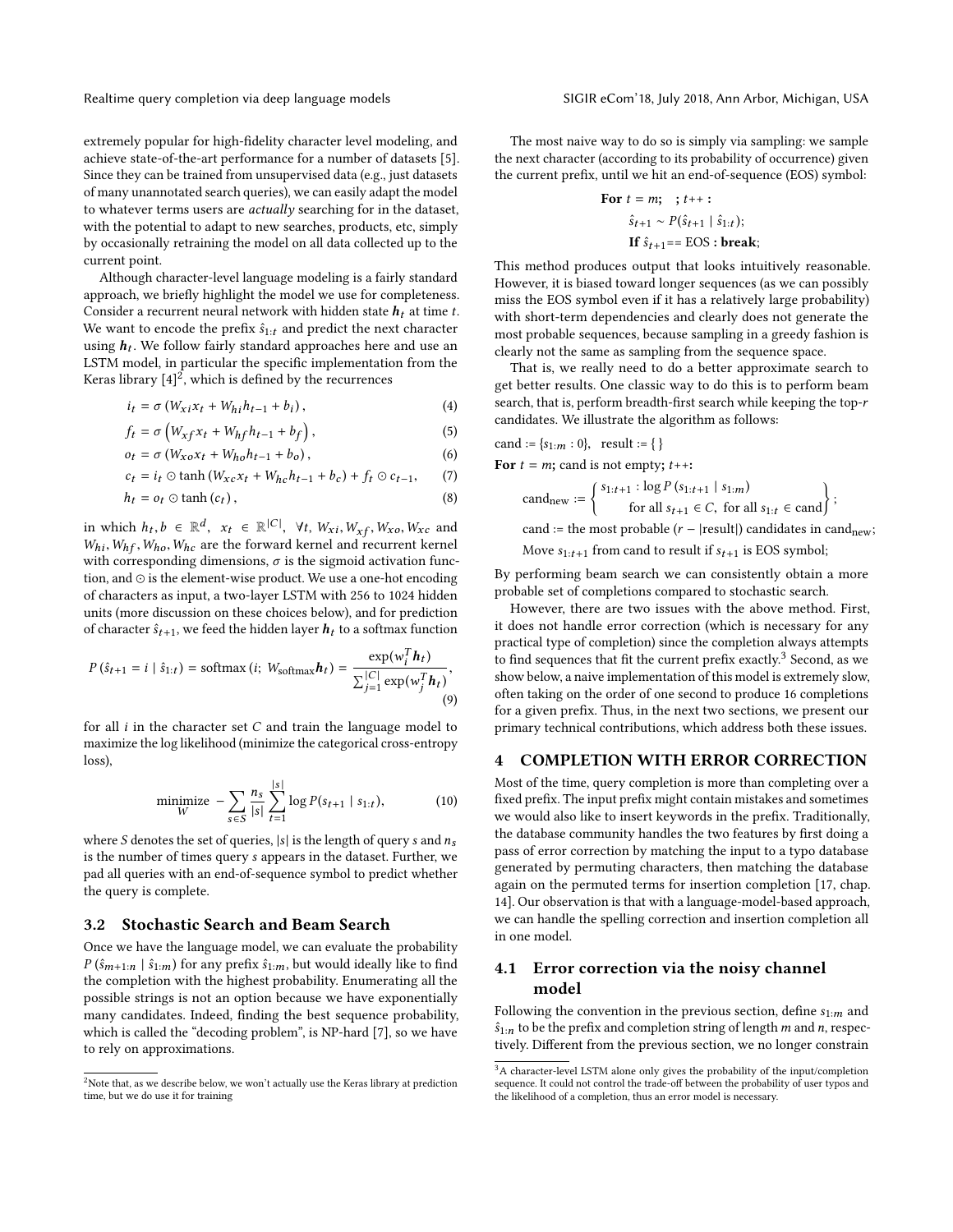the beginning of completions to be identical to the prefix so that we can "correct" the user input. Thus, the problem of finding the most probable completion becomes

$$
\arg\max_{\hat{S}_{1:n}} P\left(\hat{s}_{1:n} \mid s_{1:m}\right) \tag{11}
$$

Now let us derive the maximum-a-posteriori (MAP) estimate of the above problem. Using Bayes' theorem, [\(11\)](#page-3-0) can be rewritten as

$$
\arg\max_{\hat{S}_{1:n}} \frac{P(s_{1:m} \mid \hat{S}_{1:n}) P(\hat{S}_{1:n})}{P(s_{1:m})}.
$$
 (12)

Because  $s_{1:m}$  never changes,  $P(s_{1:m})$  can be considered as a constant. Thus, solving [\(12\)](#page-3-1) is equivalent to maximizing the following:

$$
\arg \max_{\hat{s}_{1:n}} \log P(s_{1:m} \mid \hat{s}_{1:n}) + \log P(\hat{s}_{1:n}). \tag{13}
$$

This MAP estimate is called the noisy channel model [\[2,](#page-8-19) [10\]](#page-8-20) in NLP, in which the first part  $\log P(s_{1:m} | \hat{s}_{1:n})$  models the noisy channel of user inputs, and the second part  $\log P(\hat{s}_{1:n})$  models the prior. For example, when using the noisy channel model for error correction in a paragraph, we can assume that users have a constant probability to make a typo for each letter. Under such assumption, the noisy channel log  $P(s_{1:m} | \hat{s}_{1:n})$  is proportional to the edit distance (Levenshtein distance). For the prior part, we can plug in whatever  $P(\hat{s}_{1:n})$  we have for the paragraph, like the n-gram transitional probability or the language model. However, error correction for queries is essentially different from that for paragraphs; in query completion the user inputs are always incomplete. Thus, we must perform the completion and error correction at the same time. One consequence of such a constraint is that we can no longer use the edit distance function directly.

# 4.2 Edit Distance v.s. Completion Distance

The edit distance function, which returns the minimum changes (add/substitute/delete) to transform one string into another, is a natural candidate to measure the number of corrections between user inputs and completions. Assume that the probability by which users make an error is constant, like 2%. As we mentioned before, the noisy channel under such an assumption can be written as

$$
\log P\left(s_{1:m} \mid \hat{s}_{1:n}\right) = -\alpha \cdot \text{edit distance}(s_{1:m}, \hat{s}_{1:n}),\tag{14}
$$

where  $\alpha = -\log 2\%$ . Note that to handle incomplete prefix and insertion completion, we should not incur penalties for the completions. That is, we should not count the edit distance for adding words after the last character (of terms) from the user input. This can be done by modifying the transition function in the edit distance algorithm. To be specific, we change the penalty to an indicator when dealing with the "add" operation in the edit distance algorithm; we define the new transition function to be

$$
dist_{new}(j) = min \begin{cases} dist_{new}(j-1) + I(s_{j-1} \neq last char) & add; \\ dist_{compl}(j-1) + 1 & substitute; \\ dist_{compl}(j) + 1 & delete; \end{cases}
$$

 $\epsilon$ 

We called the new edit distance function a "completion distance", in a way that the completion "pokemon go plus" for the prefix "poke go" would not incur unwanted penalties, because the added

characters are proper completions (only append character after terms).

<span id="page-3-1"></span><span id="page-3-0"></span>To perform error correction under the noisy channel model, we still need to integrate the noisy channel (distance function) with our LSTM-based language model (the prior), which can only be evaluated once in the forward direction because of the beam search procedure. Recall that the dynamic programming algorithm [\[21\]](#page-8-21) of edit (completion) distance costs  $O(m \cdot t)$  to compare two strings of length m and t. If we apply the algorithm to every candidate in the beam search for the incremental length  $t$  which ranges from 1 to  $n$ , it would add  $O(|C|rm \cdot n^2)$  overhead to the beam search procedure,<br>where  $|C|$  is the size of character set, r is the number of candidates where  $|C|$  is the size of character set, r is the number of candidates we keep, and  $n$  is the length of the final completion. This overhead is not affordable, and we need to modify the dynamic programming algorithm for completion distance to amortize it on the search tree.

# 4.3 Amortized Dynamic Programming On the Search Tree

We can exploit the fact that every new candidate in the beam search procedure originates incrementally from a previous candidate. That is, only one character is changed. Thus, if we can maintain the last column in the completion distance algorithm, that is dist $_{\text{compl}}, \forall j$ , for every candidate, we can save the repeated effort in building the edit distance table. The resulting algorithm is summarized below:

cand := {empty string "": 0}, result := { }

For  $t = 0$ ; cand is not empty;  $t++$ :

cand<sub>new</sub> :=  $\begin{cases} \hat{s}_{1:t+1} : \log P(\hat{s}_{1:m} | \hat{s}_{1:t+1}) + \log P(\hat{s}_{1:t+1}) \\ \text{for all } \hat{s}_{t+1} \in C, \text{ for all } \hat{s}_{1:t} \in \text{cand} \end{cases}$ ;

cand := the most probable  $(r - |result|)$  candidates in candnew; Move  $\hat{s}_{1:t+1}$  from cand to result if  $s_{t+1}$  is EOS symbol;

Maintain the last col of dist<sub>new</sub> for  $P(s_{1:m} | \hat{s}_{1:t}) \forall \hat{s}_{1:t} \in \text{cand};$ 

By such bookkeeping, we are able to amortize the completion distance algorithm over the beam search procedure, making it  $n$  times faster (from  $O(|C|rm \cdot n^2)$  to  $O(|C|rm \cdot n)$ ).

# 4.4 Extensions

While we are using the simple assumption (2% user error rate) in this paper, the error correction algorithm can be generalized in various ways [\[10,](#page-8-20) chap. 5]. For example, we can plug in the frequency statistics in the transition function of edit distance [\[11\]](#page-8-22) or learn it directly from the corpus [\[22\]](#page-8-10). Finally, we note that this idea of inserting a noisy channel model naturally generalizes to contexts other than edit distance. For example, many product search engines wish to drive the user not simply to a high-probability completion, but to a completion that is likely to lead to an actual sale. By modifying the prior probability to more heavily weight high-value completions, we can effectively optimize metrics other than simple completion probability using this approach.

## <span id="page-3-2"></span>5 REALTIME COMPLETION

Starting with the system as proposed previously, the key challenge that remains now is to perform such completions in real time. Response time is crucial for query completion because unless the user can see completions as they type the query, the results will likely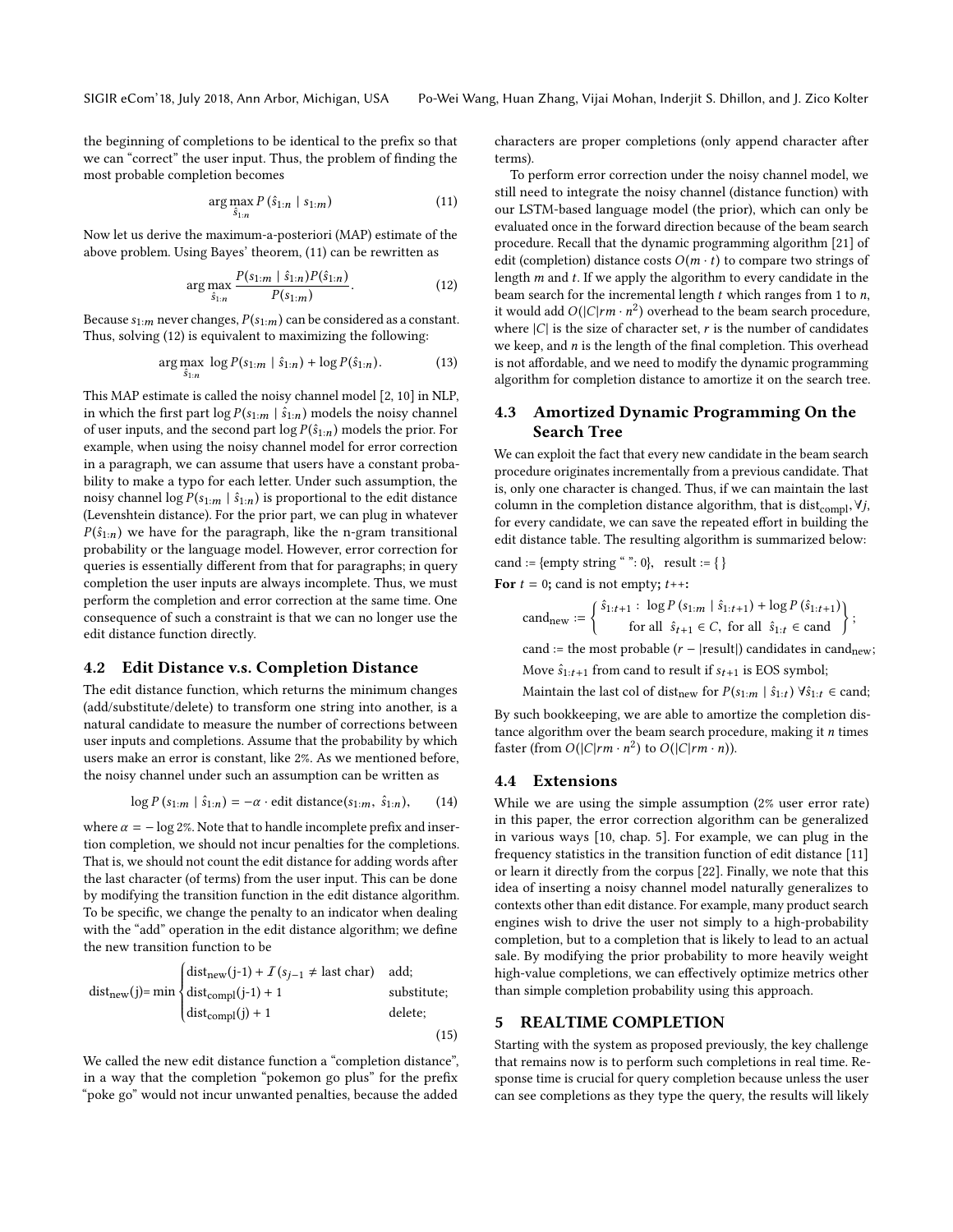have very little value. The bar we set for ourselves in this work is to provide 16 candidate completions in about 20 milliseconds on cur-rent hardware.<sup>[4](#page-4-0)</sup> The 20 milliseconds budget, combined with typical network latency, is similar to the pace that a user types in the query; we need to complete faster than typing to make our realtime completion usable in practice. Unfortunately, a naive implementation of beam search with the model trained above (using off-the-shelf implementations), requires more than one second to complete forward propagation through the network and beam search.

In this section, we now provide a detailed breakdown of how we have empirically improved this performance by a factor of over 50x in order to achieve sub-20-ms completion times.

#### 5.1 LSTM over a Tree

First, we observe that all new candidates in the beam search process are extensions from the old candidates because of the BFS property. In this case, the forward propagations would greatly overlap. If we can maintain  $h_t$  for every old candidate, extending one character for new candidates would require only one forward propagation step. That is, we amortize the LSTM forward propagation over the search tree. The algorithm is illustrated below.

cand :=  ${s_1: m : (h_m, 0)}$ , result := { };

For  $t = m$ ; cand is not empty;  $t++$ 

 $cand_{new} :=$  $\begin{cases} 1 & \text{if } x \in \mathbb{R}^n, \\ 0 & \text{otherwise} \end{cases}$  $s_{1:t+1}$ :  $(h_t, \log P(s_{1:t} | s_{1:m}) + \log P(s_{t+1} | s_{1:t}))$ for every  $s_{t+1} \in C$ , for every  $s_{1:t} \in cand$  $\left.\begin{array}{c} \end{array}\right\}$ 

cand := the most probable  $r - |result|$  candidates in candnew

Move  $s_{1:t+1}$  from cand to result if  $s_{t+1}$  is EOS symbol

Bump  $h_t$  to  $h_{t+1}$  by one step of LSTM on  $s_{t+1}$ ,  $\forall s_{1:t+1}$  ∈cand

Note that the initialization takes  $O(md^2)$ , and the four lines in the loop cost  $O(r|C|d)$ ,  $O(r|C|)$ ,  $O(r)$ , and  $O(rd^2)$ , where m is the length loop cost  $O(r|C|d)$ ,  $O(r|C|)$ ,  $O(r)$ , and  $O(r d^2)$ , where m is the length of  $s$ , d is the hidden dimension of  $ISTM$  |C| is the length of of  $s_{1:m}$ , *d* is the hidden dimension of LSTM,  $|C|$  is the length of character set  $C$ , and  $r$  is the number of completions required. Using this approach, the complexity for computing  $r$  completions for  $d$ dimensional LSTM reduces from  $O(n^2 r d(d+|C|))$  to  $O(n r d(d+|C|))$ <br>for sequence with maximum length  $n, A$  naive C implementation for sequence with maximum length  $n$ . A naive C implementation shows that the running time for such search drops to 250 ms from over 1 sec.

#### 5.2 CPU implementation and LSTM tweaks

Although GPUs appear to be most suitable for computation in deep learning, for this particular application we found that the CPU is actually better suited to the task. This is due to the need for branching and maintaining relatively complex data structures in the beam search process, along with the integration of the edit distance computation. Thus, implementation on a GPU requires a process that frequently shuffles very small amounts of data (each new character) between the CPU and GPU and can be very inefficient. We thus implemented the entire beam search, error correction and forward propagation in C on the CPU.

However, after moving to a pure CPU implementation, it is the case that initially about 90% of the time is spent on computing the matrix-vector product in the LSTM. By properly moving to batch matrix-matrix operations with a minibatch that contains all  $r$ candidates maintained by beam search, we can substantially speed this up; By grouping together the product between the W matrices and  $h_t$  for all r candidates maintained by the beam search procedure, we can use matrix-matrix products, which have significantly better cache efficiency even on the CPU. We use the Intel MKL BLAS, and the total of these optimizations further reduces the running time to 75ms. By further parallelizing the updates via 8 OpenMP threads brings completion time down to 25 ms.

Finally, one of the most subtle but surprising speedups we attained was through a slightly tweaked LSTM implementation. With the optimizations above, computing the sigmoid terms in the LSTM actually took a surprisingly large 30% of the total computation time. This is due to the fact that 1) our LSTM implementation uses a hard sigmoid activation, which as a clipping operation requires branch prediction; and 2) the fact that the activations we need to apply the sigmoid to are not consecutive in the hidden state vector means we cannot perform fast vectorized operations. By simply grouping together the terms  $i_t$ ,  $f_t$ ,  $o_t$  in the hidden state, and by using Intel<br>SSE-based operations for the hard sigmoid, we further reduce the SSE-based operations for the hard sigmoid, we further reduce the completion time down to 13.3ms, or 16.3ms if we include the error correction procedure.

# 6 EXPERIMENTAL RESULTS

We evaluate our method on the AOL search dataset [\[16\]](#page-8-23), a public dataset of real-world searches from 2006, as well as an internal dataset of product search queries from Amazon.com. The AOL dataset contains 36 million total queries, with 10 million of these being unique, illustrating the long tail in these search domains. We set a maximum sequence length for the queries at 60 characters, as this contained 99.5% of all queries. The Amazon dataset contains a random sample of about 110 million product search queries that users typed on the Amazon.com web site during 2017 (we excluded sexually explicit and culturally insensitive or inappropriate queries).

Training and testing splits. For each example in the dataset, we choose a random cutting point (always after two characters in the string), and treat all characters beforehand as the prefix and all characters afterwards as the completion. For examples in the validation and test set, we use these prefixes and actual completions to evaluate the completions that our method predicts. In the training set, we discard the cutting points and just train on the entire queries.

For the AOL dataset, we use a test set size of 330K queries, and use the rest for training. For the Amazon dataset we use a test set size of 1 million queries. We create training and testing splits to evaluate our method using two different strategies:

- Prefix splitting: sort the queries according to the MD5 hash of the prefix, and then split. This ensures that data in the test set does not contain an exact prefix match in the training set.
- Time splitting: For both the AOL and Amazon datasets, we sort the queries by timestamp and split. This mimics making predictions online as new data comes in.

<span id="page-4-0"></span><sup>4</sup>Experiments are carried on an Intel Xeon E5-2670 machine. We use up to 8 threads, and test it on the error-corrected query completion model with 512 hidden units. For each input, 16 suggestions are generated.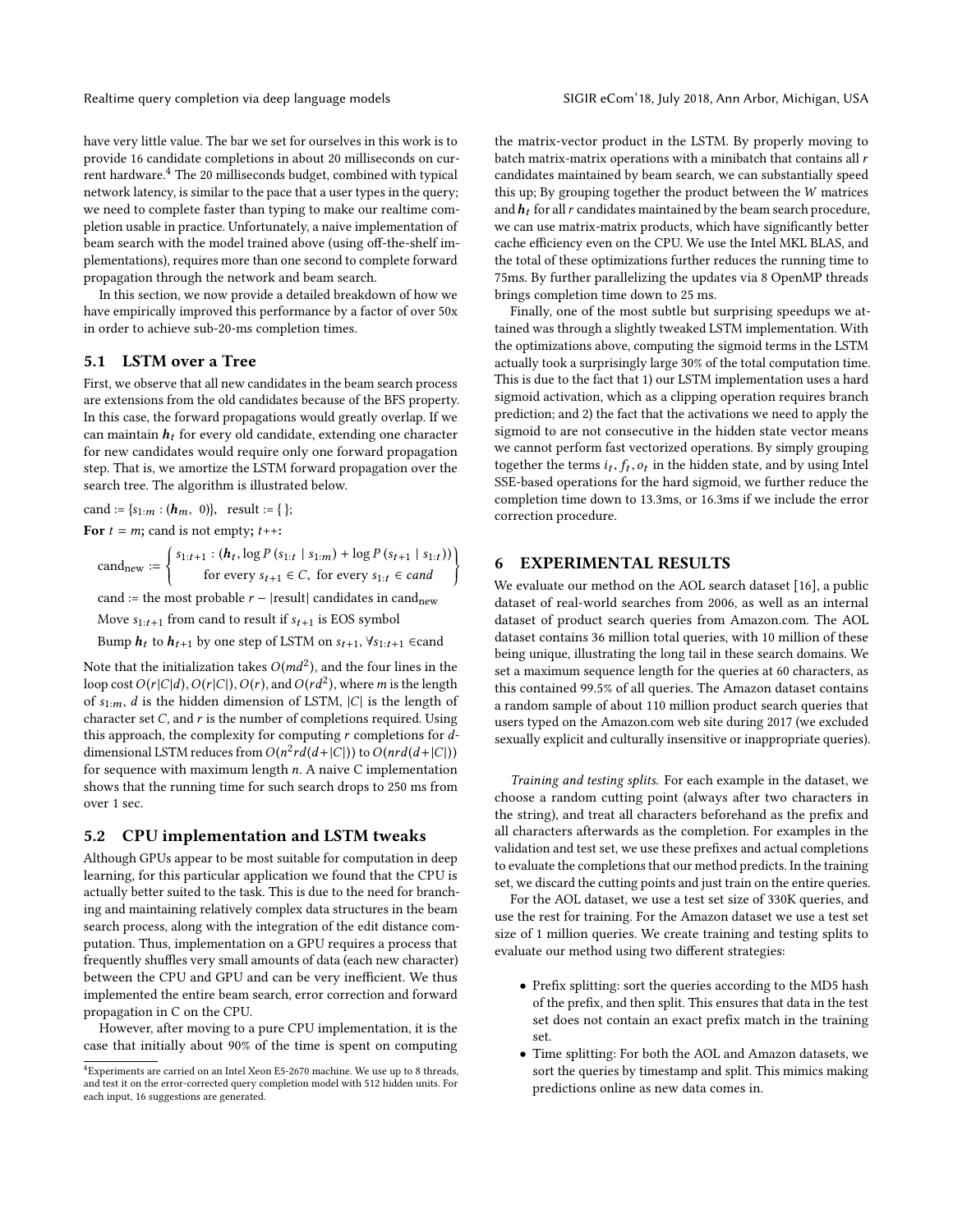<span id="page-5-0"></span>Table 1: Character-level language model cross-entropy loss (see [\(10\)](#page-2-2)) for the LSTM on AOL search dataset and Amazon Product Search dataset. We explored both LSTM and GRU as the recurrent units and varied their dimensions from 256 to 1,024.

|                |              | <b>Training Loss</b> |       |        |        |        | <b>Validation loss</b> |        |        |        |        |        |        |
|----------------|--------------|----------------------|-------|--------|--------|--------|------------------------|--------|--------|--------|--------|--------|--------|
| <b>Dataset</b> | Split        | LSTM                 |       |        | GRU    |        | LSTM                   |        | GRU    |        |        |        |        |
|                |              | 256                  | 512   | 1024   | 256    | 512    | 1024                   | 256    | 512    | 1024   | 256    | 512    | 1024   |
| AOL            | Prefix split | .07929               | .0691 | .06282 | .07745 | .06920 | .06385                 | .07192 | .06405 | .05866 | .07236 | .06528 | .06073 |
|                | Time split   | .07928               | .0691 | .06279 | .07739 | .06918 | .06373                 | .07241 | .06416 | .05904 | .07279 | .06562 | .06108 |
| Amazon         | Prefix split | .06635               | .0583 | .05275 | .06463 | .05819 | .05356                 | .06099 | .05463 | .04997 | .06116 | .05562 | .05175 |
|                | Time split   | .06624               | .0580 | .05308 | .06454 | .05832 | .05428                 | .06076 | .05424 | .05008 | .06058 | .05497 | .05133 |

# 6.1 Training language model

We trained our character-level language model on the characters of all the queries in the training set. We trained each model for 3-4 epochs over the entire dataset, and applied early stopping if the validation loss did not improve for more than <sup>50</sup>, <sup>000</sup> mini-batches. We used a 2-layer LSTM with <sup>256</sup>, <sup>512</sup>, <sup>1024</sup> hidden dimensions with dropout of 0.5 between the two LSTM layers (no dropout within a single layer), and used Adam optimizer to train with a minibatch size of 256. We use cross-entropy loss weighted by query length for training. For each model, we select the learning rate from  $\{10^{-2}, 10^{-3}, 10^{-4}\}$ , weight decay from  $\{10^{-7}, 10^{-8}, 10^{-9}, 0\}$  and<br>gradient norm clinning from  $\{0, 01, 0, 001, 0, 0001, 0, 00001\}$ . We also gradient norm clipping from {0.01, <sup>0</sup>.001, <sup>0</sup>.0001, <sup>0</sup>.00001}. We also conduct experiments on replacing LSTM with Gated Recurrent Unit (GRU), as GRU has lower computation cost compared to LSTM. Training and validation losses for each datasets, under the two different splittings and varying LSTM/GRU dimensions, are shown in Table [1.](#page-5-0) We observe that with the same model size, GRU usually shows slightly worse performance than LSTM, and increasing the hidden dimension does help in improving model performance.

Our training time on a NVIDIA V100 GPU (on AWS P3 instance) for the AOL dataset is 17, 18 and 24 hours for LSTM with 256, 512, and 1024 neurons, respectively. For the Amazon dataset, we remove all duplicate queries and apply per instance weight as the number of occurrences of each query to reduce the number of training examples to iterate over. The training time for the Amazon dataset is roughly three times longer than the AOL dataset using a batch size of 256. However, we found that if we increase the batch size to 1024, we can speed up the training by a factor of <sup>2</sup>.<sup>2</sup> because of increased GPU utilization, without noticeable performance loss. As a result, we can run one epoch of the Amazon dataset in approximately 6 hours, and training on the entire dataset can be done within one day.

We evaluated relatively few other architectures for this model, as the goal here is to use the character-level language model for completion rather than attain state-of-the-art results on language modeling in general. It is worth noting that the validation loss is lower than the training loss in Table [1,](#page-5-0) and the two losses becomes closer when the LSTM/GRU size is increased, indicating that our models are still in the regime of under-fitting, and even larger LSTM sizes may be used for improving performance. However, the requirement of completing the queries in real-time forbids us from using a larger model, as we will show shortly in the next section.

#### 6.2 Runtime evaluation

Compared with the traditional database lookup based query completion system, one challenge of our deep learning based approach is its prediction time. Here we summarize the speedups achieved by the different optimizations discussed in Section [5](#page-3-2) in Table [2,](#page-5-1) and report the time to give 16 suggestions for a prefix. A naive implementation in Keras would result in a prediction time of over one second per query, which is intolerable in the case of completing the user's query in real time, where a completion time close to typing speed is desired. With all the optimization techniques applied, we observe over 50X speedup comparing with a naive beam search implementation. These optimizations are crucial to make our deep learning based query completion practical as an online service.

One interesting point to note is that stochastic search in this setting actually takes three times longer with all the same optimization techniques applied than beam search, to generate the same number of completion candidates. This is due to the fact that stochastic search tends to generate completions that are much longer than those of beam search, interestingly making the "simpler" method here actually substantially slower while giving worse completions (which we will evaluate shortly).

<span id="page-5-1"></span>Table 2: The speedups from different optimizations, with an LSTM of dimension 256. Results were produced on a Xeon E5-2670 machine, running 8 threads.

| Optimization                     | <b>Resulting runtime</b> |
|----------------------------------|--------------------------|
| Naive beam search implementation | $>1$ sec                 |
| Tree-based beam search           | 250ms                    |
| Adding MKL BLAS                  | 75ms                     |
| OpenMP parallelization           | 25 <sub>ms</sub>         |
| Custom LSTM implementation       | 13.3 <sub>ms</sub>       |
| Adding prefix edit distance      | $16.3$ ms                |
| Stochastic search                | $40 \text{ ms}$          |

As an online service, it is important to pay attention to the worstcase performance, especially because the nature of user query prefixes have a long-tail nature. In Table [3,](#page-6-0) we measure the prediction time using 100,000 real user query prefixes from Amazon.com, and report the Top-Percentiles (TPS) performance. A TP99 of 12 ms indicates that 99% of user requests can be served under 12 milliseconds. In Figure [1,](#page-7-0) we plot the cumulative distribution function (CDF) of prediction time. We observe that the distribution of prediction time given real user query prefixes does have a very long tail. We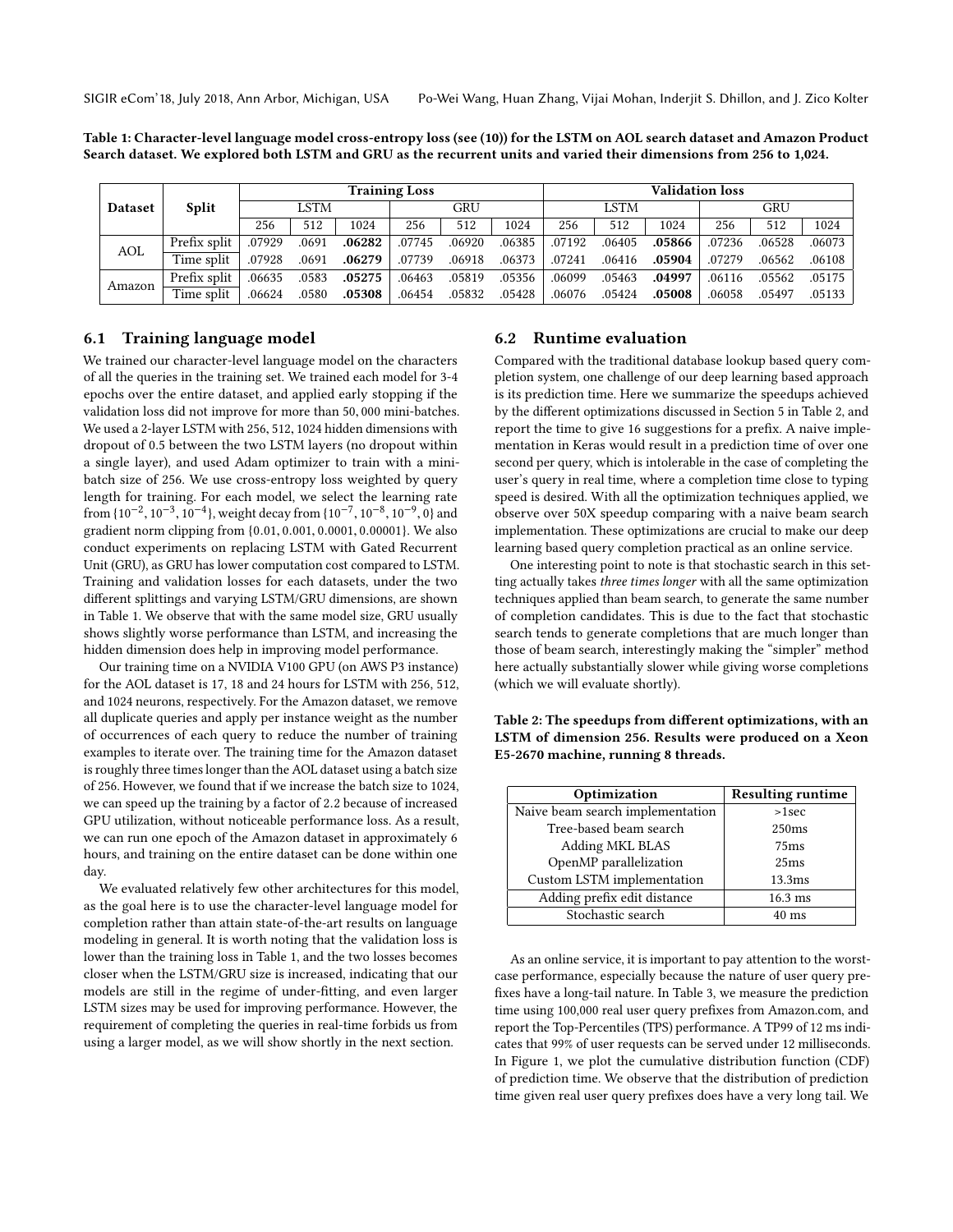Realtime query completion via deep language models SIGIR eCom'18, July 2018, Ann Arbor, Michigan, USA

desire that the response time of our query completion service is close to user typing speed, thus LSTM with 1024 hidden neurons is unsuitable for our use case despite showing the best prediction performance.

<span id="page-6-0"></span>Table 3: Top-Percentile of completion time on the Amazon dataset with varying LSTM dimension. TP $x$  is the minimum time (in milliseconds) under which  $x\%$  of requests have been served. Results were produced on an Intel Xeon E5-2686 v4 machine, running with 8 threads.

| <b>Top-Percentile</b> | <b>LSTM Dimension</b> |          |           |  |  |  |
|-----------------------|-----------------------|----------|-----------|--|--|--|
|                       | 256                   | 512      | 1024      |  |  |  |
| <b>TP50</b>           | 5.388 ms              | 15.74 ms | 67.19 ms  |  |  |  |
| <b>TP90</b>           | 8.067 ms              | 24.17 ms | 96.08 ms  |  |  |  |
| TP99                  | 11.14 ms              | 28.86 ms | 114.74 ms |  |  |  |
| TP99.9                | $12.02 \text{ ms}$    | 30.93 ms | 125.63 ms |  |  |  |
| TP99.99               | 12.30 ms              | 31.35 ms | 131.84 ms |  |  |  |

# 6.3 Performance evaluation

Finally, we evaluate the actual performance of the completion approaches, both comparing the performance of our beam search method to stochastic search (evaluated by log likelihood under the model), and comparing our completion method to a heavily optimized in-memory trie-base completion model, the standard data structure for completion given string prefixes.

Stochastic Search vs. Beam Search. In Table [5](#page-7-1) we highlight the performance of beam search versus stochastic search for query completion, evaluated in terms of log likelihood under the model. Over all models, splitting methods and LSTM sizes, beam search produces substantially better results in terms of log likelihood; in addition, it is 3x faster as mentioned above. Thus we believe that beam search is necessary in our real-time query completion task, justifying our efforts on optimizing its runtime. Note that in this case we are not including any error correction, as it is not trivial to integrate this into the stochastic search setting, and we wanted a direct comparison on sample likelihood.

Our approach vs. database lookup. Finally, we compare our total approach (beam search with error correction) to a trie-based (i.e., prefix lookup) completion model. We compare the approach using a combination of two metrics: 1) probabilistic coverage, which is simply the empirical conditional probability of the predicted completion given the prefix:

$$
\sum_{i} \hat{P}(\text{completion } i \mid \text{prefix}),\tag{16}
$$

where  $\hat{P}$  is the empirical probability for the whole dataset (counts of completion i over all other queries with the same prefix in the whole dataset); and 2) hit rate, which simply lists the number of times a completion appears in the entire dataset. Because the error correction model adjusts the prefix, it is not possible to compute probabilistic coverage exactly, but we can still get a sense of how likely the completions are based upon how often they occur using the hit rate metric. Table [4](#page-7-2) shows the performance of the trie-based approach, beam search, and beam search with error correction under these metrics. Our models generally outperform trie-based approaches in all settings, the one exception being probabilistic coverage on the time-based training/testing split. This is possibly due to some amount of shift over time in the search query terms. And although we cannot generate coverage numbers for the error-correction method, the significantly larger hit rate suggests that it is indeed giving better completions than all the alternative approaches.

Further, we note that in addition to these numbers, there are a few notable disadvantages with trie-based lookup. The trie data structure we compare to is very memory intensive (requires keeping prefixes for all relevant queries in memory), and takes a minimum of 11 GB of RAM for the entire AOL search data set, and over 50 GB of RAM for the Amazon dataset. Our deep learning based language model approach uses over two magnitudes less memory, even at its largest configuration (LSTM-1024), as shown in Table [6.](#page-7-3) It is worth mentioning that the Amazon dataset we used in experiments contains user queries that are sampled from one month's data on amazon.com; if we want to utilize complete data from the month, it can be memory intensive to use the trie-based approach, while our deep learning based approach does not have this limitation and in general, a learning based approach can benefit more from having a bigger dataset.

Additionally, if a prefix has not been seen before in the dataset, the trie-based approach will offer no completions. In our test set of the Amazon dataset, which contains user queries from a time period subsequent to the training data, we observe that there are a substantial fraction of queries which do not appear in the training data. A trie-based query approach cannot give these queries as suggestions, whereas our deep learning based approach can still make suggestions using its language model. Furthermore, the triebased approach is not amenable to error correction in isolation, as candidate corrections need to be proposed prior to lookup in the database; the process of repeatedly generating these candidates and performing the lookups will work for at most 2 edits, whereas our approach empirically easily handles completions that include 4-5 edits; this is reflected in the significantly higher hit rate in Table [4.](#page-7-2)

#### 7 CONCLUSIONS

In this paper, we have presented a search query completion approach based upon character-level deep language models. We proposed a method for integrating the approach with an error correction framework and showed that candidate completions with error correction can be efficiently generated using beam search. We further described several optimizations that enabled the system to deliver results in real time, including a CPU-based custom LSTM implementation. We demonstrated the effectiveness of our method on two large-scale datasets from AOL and Amazon, and showed that our proposed deep learning based query completion model is able to jointly produce better completions than simple prefix lookup, while simultaneously being able to generate the candidates in real time.

Acknowledgment. The authors thank Juzer Arsiwala for his help on preparing Amazon training dataset.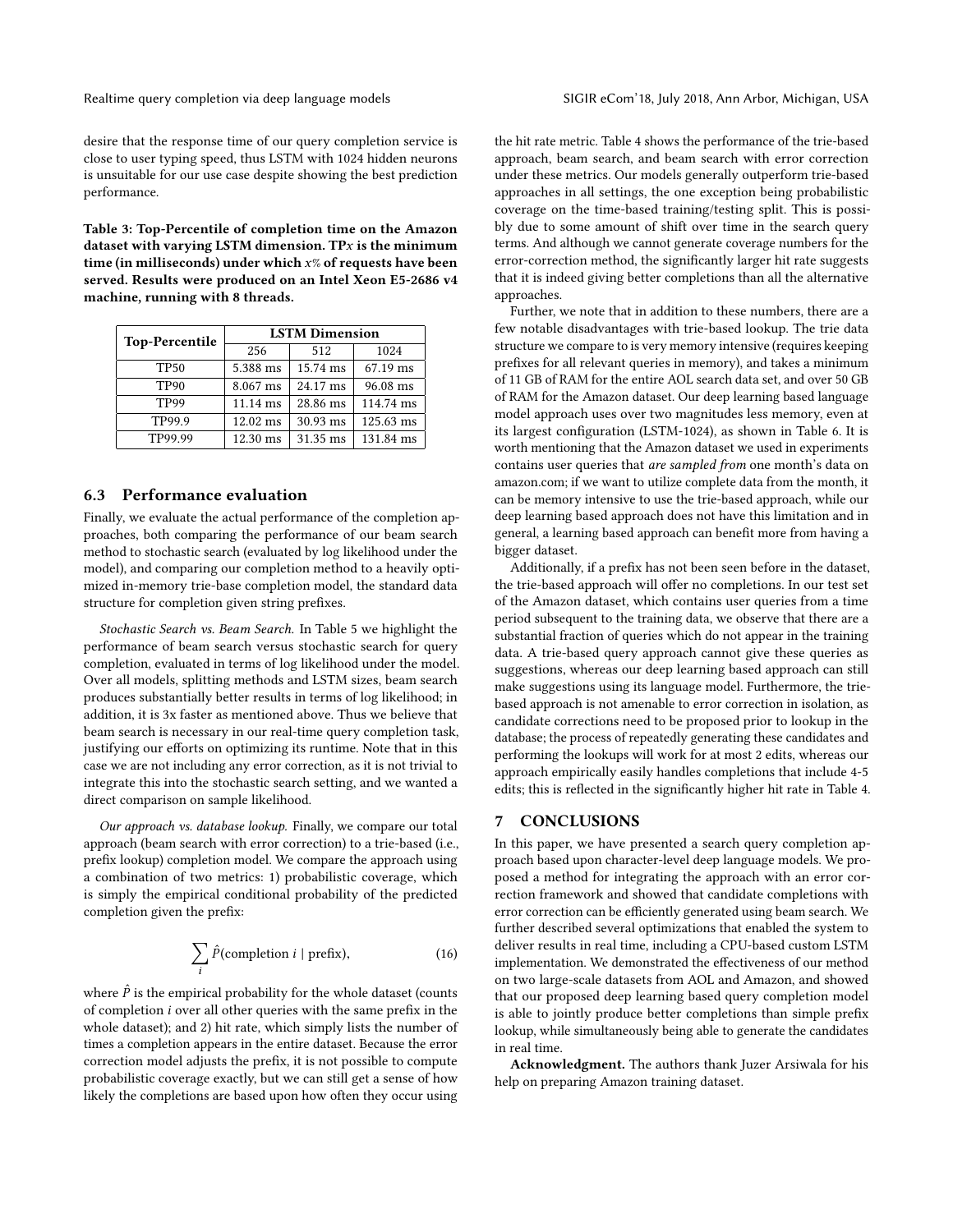SIGIR eCom'18, July 2018, Ann Arbor, Michigan, USA Po-Wei Wang, Huan Zhang, Vijai Mohan, Inderjit S. Dhillon, and J. Zico Kolter

<span id="page-7-0"></span>

Figure 1: The cumulative distribution function (CDF) of completion time for different LSTM sizes. Time is measured by predicting on 100,000 real user query prefixes from Amazon.com

<span id="page-7-2"></span>Table 4: Performance of our language model based methods (LSTM with 256 and 512 dimensions) versus trie-based prefix lookup on AOL dataset.

| <b>Train/test Split</b> | <b>Completion Method</b>                   | <b>Probabilistic Coverage</b> | <b>Hit Rate</b> |
|-------------------------|--------------------------------------------|-------------------------------|-----------------|
|                         | Trie-based                                 | 0.2754                        | 1482            |
|                         | Beam Search (LSTM-256)                     | 0.4023                        | 1679            |
| Prefix Splitting        | Beam Search (LSTM-512)                     | 0.4476                        | 1730            |
|                         | Beam Search w/ error correction (LSTM-256) |                               | 3864            |
|                         | Beam Search w/ error correction (LSTM-512) |                               | 3860            |
|                         | Trie-based                                 | 0.4869                        | 1273            |
|                         | Beam Search (LSTM-256)                     | 0.3089                        | 1065            |
| Time Splitting          | Beam Search (LSTM-512)                     | 0.3578                        | 1080            |
|                         | Beam Search w/ error correction (LSTM-256) |                               | 1534            |
|                         | Beam Search w/ error correction (LSTM-512) |                               | 1581            |

<span id="page-7-1"></span>

|  |  |                                          | Table 5: Completion negative log likelihood for stochastic |  |
|--|--|------------------------------------------|------------------------------------------------------------|--|
|  |  | search vs. beam search (lower is better) |                                                            |  |

|                |              | <b>LSTM Dimension</b> |                   |       |                   |  |  |  |
|----------------|--------------|-----------------------|-------------------|-------|-------------------|--|--|--|
| <b>Dataset</b> | <b>Split</b> |                       | 256               | 512   |                   |  |  |  |
|                |              | <b>Beam</b>           | <b>Stochastic</b> | Beam  | <b>Stochastic</b> |  |  |  |
| AOL            | Prefix       | 0.984                 | 1.058             | 0.798 | 0.840             |  |  |  |
|                | Time         | 1.569                 | 1.726             | 1.229 | 1.321             |  |  |  |
| Amazon         | Prefix       | 2.708                 | 3.159             | 2.449 | 2.780             |  |  |  |
|                | Time         | 3.063                 | 3.646             | 3.259 | 3.863             |  |  |  |

<span id="page-7-3"></span>Table 6: Number of model parameters and memory consumption of each method. Measurements were done on a 64-bit Linux machine and we record resident set size (RSS) for each program.

| <b>Dataset</b> | Model            | Number of<br>parameters | Memory<br>Requirement |
|----------------|------------------|-------------------------|-----------------------|
|                | Trie-based       | 0 <sub>M</sub>          | 11 GB                 |
| AOL            | $LSTM-256$       | 0.8 <sub>M</sub>        | 12 MB                 |
|                | <b>LSTM-512</b>  | 3.3 M                   | 30 MB                 |
|                | <b>LSTM-1024</b> | 12.8 M                  | 103 MB                |
|                | Trie-based       | 0 <sub>M</sub>          | 50 GB                 |
| Amazon         | $LSTM-256$       | 1.1 M                   | 14 MB                 |
|                | <b>LSTM-512</b>  | 3.8 M                   | 35 MB                 |
|                | LSTM-1024        | 13.9 M                  | 112 MB                |